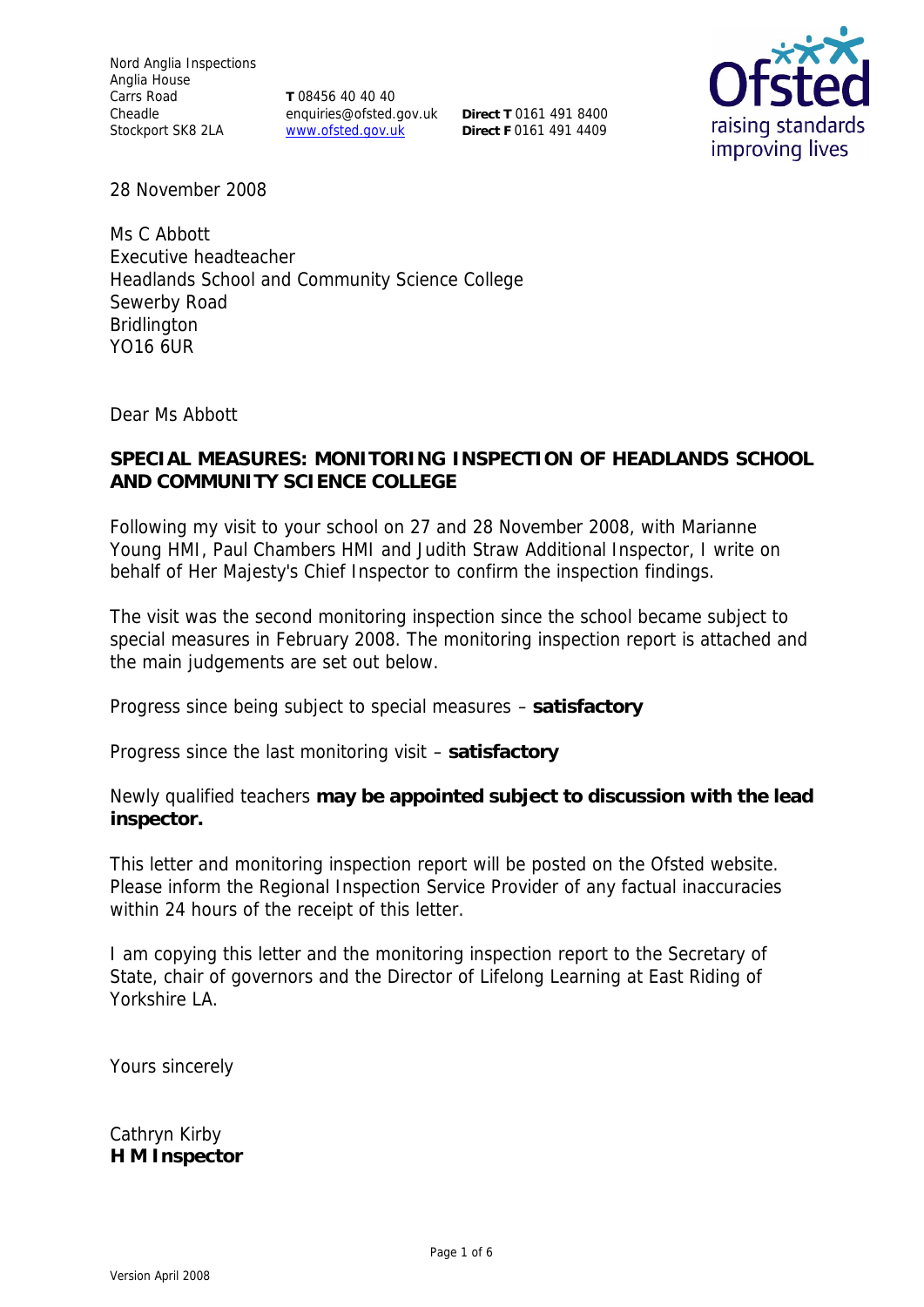

## **SPECIAL MEASURES: MONITORING OF HEADLANDS SCHOOL AND COMMUNITY SCIENCE COLLEGE**

**Report from the second monitoring inspection on 27 and 28 November 2008**

### **Evidence**

Inspectors observed the school's work, scrutinised documents and met with the executive headteacher, the partnership director, other senior staff, subject leaders, a group of teachers, a group of sixth form students, the chair of the executive governing group and a representative from the local authority (LA).

#### **Context**

The headteacher of South Hunsley School, in her capacity as seconded executive headteacher of Headlands School, has assumed overall responsibility for leadership and management. This arrangement has been in place since mid-October following the sickness absence of the substantive headteacher. The LA has secured the appointment of the assistant headteacher from South Hunsley School in the role of partnership director to be permanently based at Headlands School for a period of three years. The chair of governors has resigned. An executive governors group has been formed from within the governing body to lead the school forward. The senior school improvement officer from the LA has taken on the role of link officer to the school. The executive headteacher will continue to work in the school for two days each week, reducing to one day from January 2009.

### **Achievement and standards**

The results of the 2008 tests and examinations show no appreciable improvement in overall standards compared to 2007.

At the end of Key Stage 3 standards in science declined and missed the school's target by a considerable margin with just over half the students reaching the expected level for 14 year olds. Students did better in mathematics but again missed the target. Results for English are pending following the school's request for test papers to be re-marked. At the end of Key Stage 4 the proportion of students gaining 5 A\* to C grades including English and mathematics was in line with the target of 41% and showed an improvement compared to 2007. This reflects the effective intervention to support a group of Year 11 students immediately prior to the 2008 examinations. In the sixth form the pass rate at A level was broadly in line with the national average, although at AS level a lower than average proportion of students achieved a pass grade. The variability in students' performance between subjects in the sixth form is too wide. In several subjects students do not make the progress they should.

The seconded leaders have been quick to identify subjects causing concern and groups of students who are underachieving. The tracking of students' progress shows that targeted learning support has begun to accelerate the rate of progress of particular groups of students, for example, lower ability girls and Year 11 science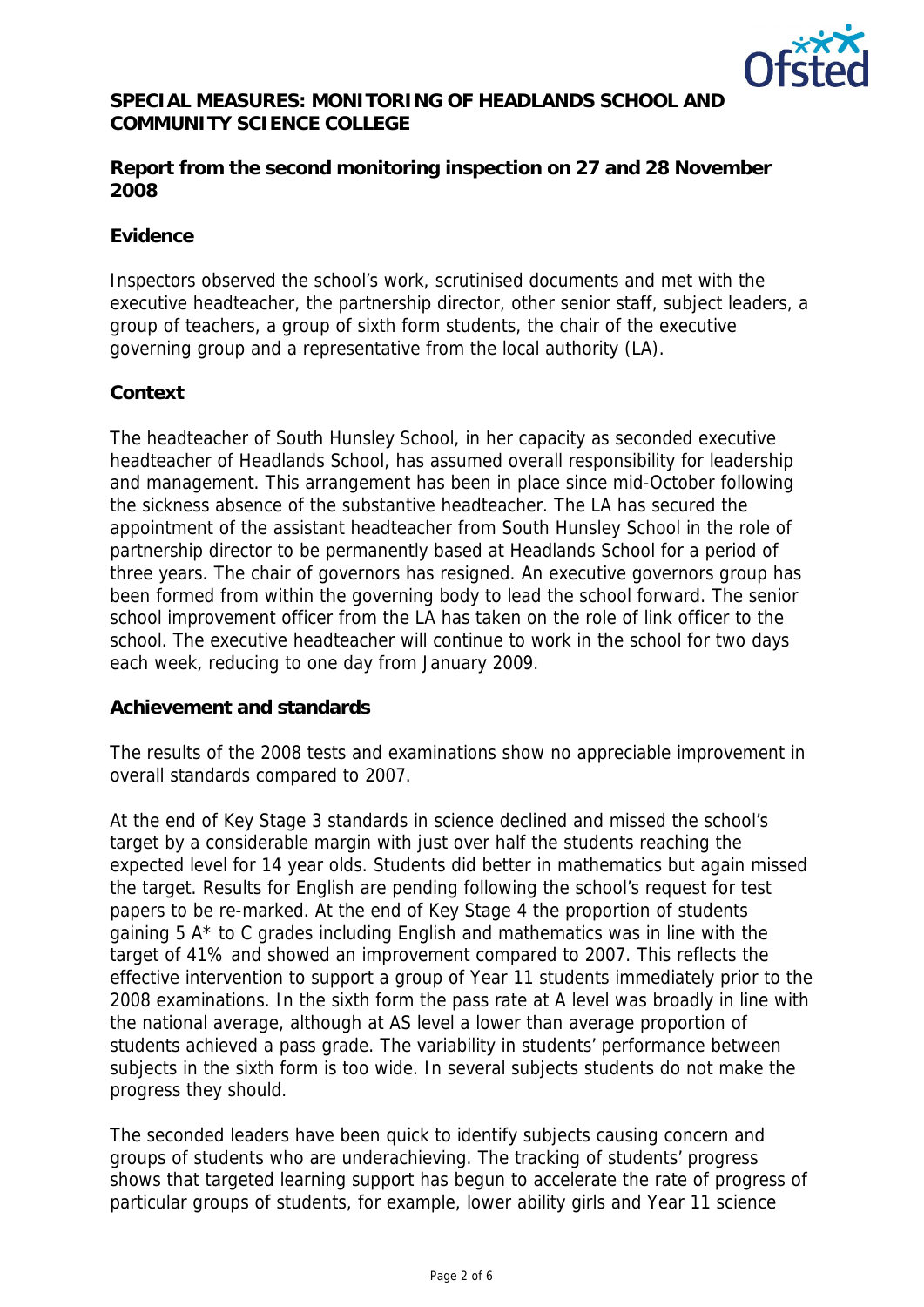

students. A priority of senior leaders has been to improve the security of the internal assessment process. Improvements in behaviour and attendance have contributed to creating a climate in the school that is more conducive to learning.

Progress since the last visit on the areas for improvement:

Raise achievement and standards across the school **– satisfactory**

**Personal development and well-being**

Behaviour is improving as the new behaviour policy is becoming embedded across the school. Its impact is already evident this term in the big reduction in the number of students who need to be removed from lessons for misbehaviour. Further impact can be seen in the improved relationships between staff and students and the more positive attitudes of many students to learning. Students themselves say that school is calmer and more settled than in the past. They appreciate the fairness of the new sanction and reward systems which are being applied more consistently.

Attitudes to learning are best when teachers make lessons interesting and enable students to be active learners. In other lessons students tend to be more passive and reluctant to take responsibility for their own learning.

The school continues to work strenuously to improve attendance and is seeing some success in the measures taken. A high priority is given to identifying and tackling the causes of poor attendance. Attendance targets are now set for many students. Attendance improved slightly in the last academic year. A comparison of current data with the same period last year shows an overall improvement, most notably in Year 11. However, sixth form attendance, at 90% for the period September - November 2008, is lower than the 94% recorded for the corresponding period in 2007.

Punctuality to lessons generally has improved and there are fewer students moving about the school during lessons reflecting the high visibility of adults around the corridors to ensure that all students are where they should be.

Progress since the last visit on the areas for improvement:

 Ensure systems to improve behaviour are effective and are applied consistently **– good**

# **Quality of provision**

The overall quality of teaching is still not strong enough to ensure all students make adequate progress in their learning.

During the monitoring visit 32 part lessons were observed. Of these, one was outstanding, 13 were good, 13 were satisfactory and five were inadequate. This is a similar profile to that observed during the last monitoring visit. However, students and staff report behaviour in lessons is improved; this was confirmed by inspectors. More students arrive promptly to lessons with the correct equipment and are ready to learn. This more positive climate in classrooms is enabling students to learn more effectively and where they are successfully challenged, they make the expected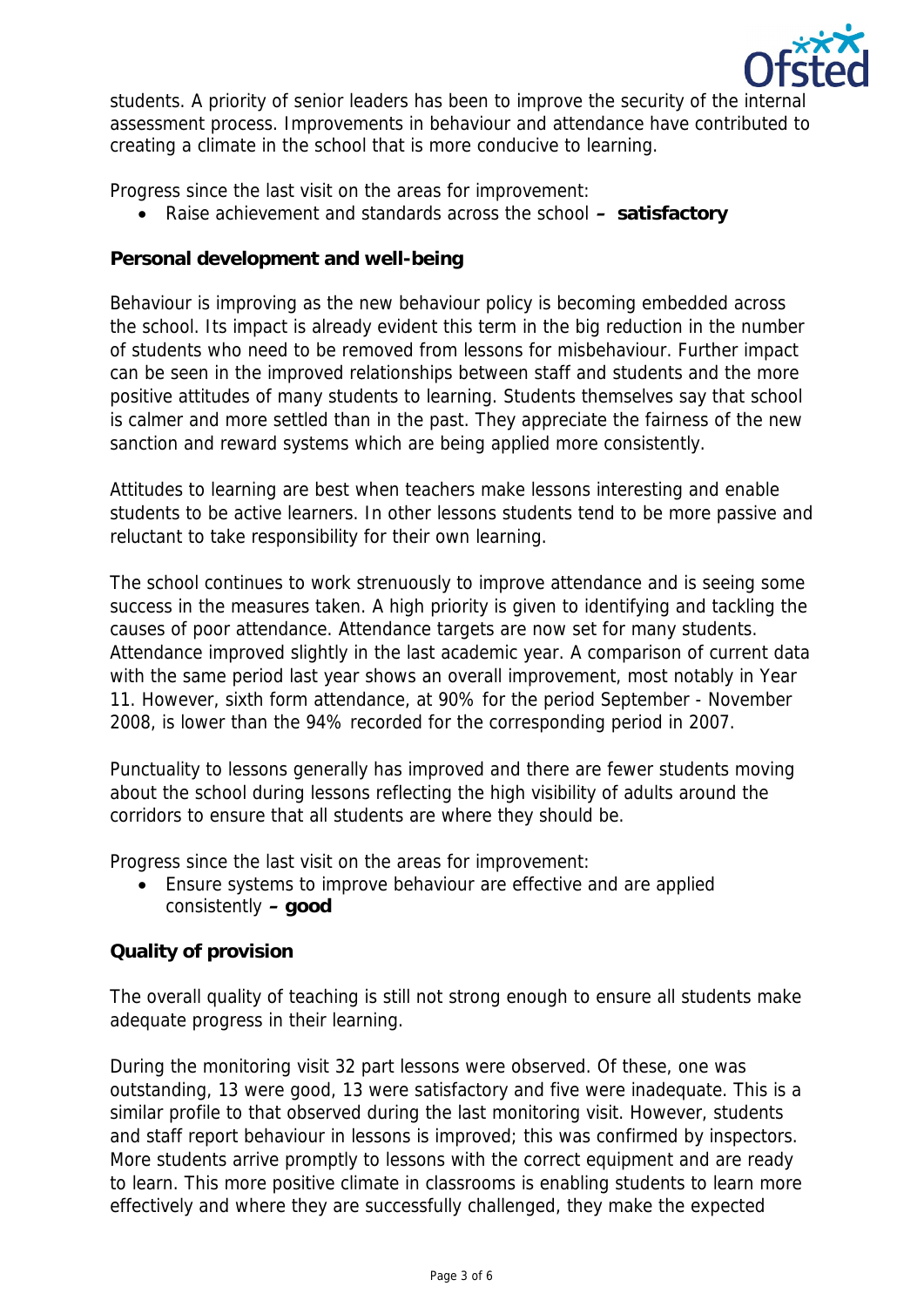

progress. Learning is good where teachers prepare their lessons well and use information about students' prior attainment carefully. However, too few teachers are meeting the differing abilities of all students well enough. The school recognises that the quality of teaching and learning is still too variable. Extensive monitoring is undertaken although some observations focus too much on the teaching systems with insufficient regard to the progress made by students. Coaching and mentoring arrangements have been established internally, through the South Hunsley partnership and more recently through well organised LA intervention. Staff value the regular training sessions and appreciate the opportunities to choose workshops that best meet their individual needs.

Relationships in the classroom are often good and students enjoy the developing opportunities to work in groups. This allows them to discuss their work, think for themselves and become more independent learners and has been a key focus in the recent training undertaken by teachers. In weaker lessons students receive little or no oral or written feedback to help them improve and have insufficient time to reflect and consolidate their learning before moving on. Where teachers tend to talk for too long and activities are not designed well enough to interest or motivate students, they become disaffected, inattentive and make little progress in lessons.

Teachers are aware of which students have learning difficulties and/or disabilities but are not using the personal learning plans for these students effectively. The same is true of the whole-school assessment information, which although made available, has yet to influence lesson planning to meet individual needs sufficiently well.

The school recognises that the curriculum does not fully meet the needs of all students. Current provision remains too narrow. Recent changes have begun to address some of the issues, for example, provision for personal, social, health and citizenship education, identified as inadequate in Key Stage 3 in the last inspection, has improved in Year 7.

A narrow curriculum in the sixth form limits progression opportunities within the school for many 16 year olds. Some Year 12 students struggle with the demands of academic courses which are not best suited to their needs or abilities. Developing a more appropriate sixth form curriculum has been identified as a priority by senior leaders. Plans to secure partnership arrangements with other providers through which to extend the choice of post-16 options from September 2009 are well advanced. The sixth form teaching observed on this visit was satisfactory overall. However, in satisfactory lessons some students make inadequate progress because both the demands of the course and the delivery style are ill matched to their learning needs and abilities.

Progress since the last visit on the areas for improvement:

 Eliminate all unsatisfactory teaching and improve the proportion of good teaching **– satisfactory**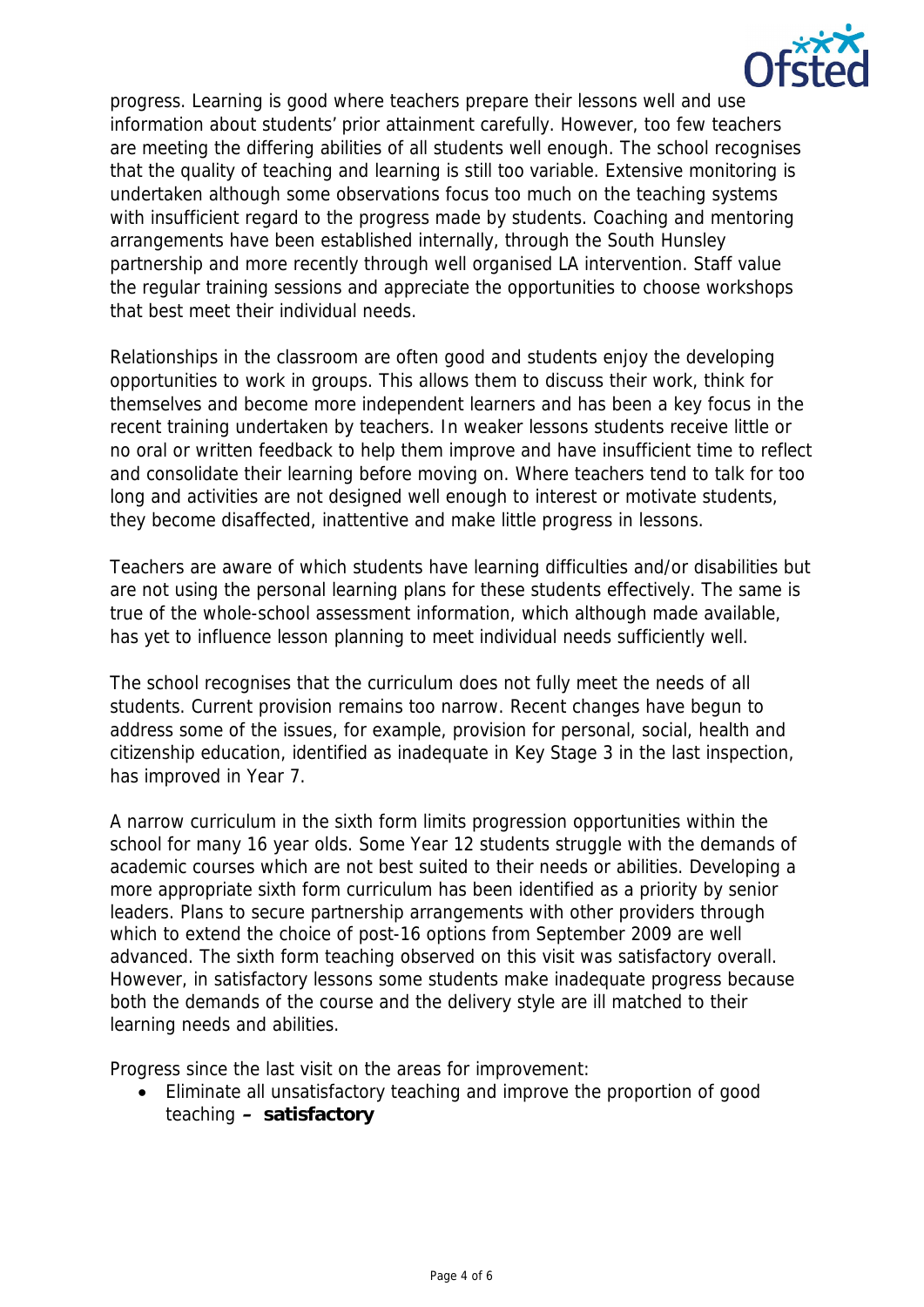

**Leadership and management**

Changes in leadership and management arrangements since mid-October have resulted in a more decisive approach to tackling unsatisfactory performance. The executive headteacher has given the school a sense of direction previously lacking and has won the confidence of staff. Staff absence rates continue to decline and morale has improved. The executive headteacher and partnership director are highly visible around the school and engage constructively with students and staff.

Expectations amongst the wider leadership team have been raised. A greater level of challenge is tempered by appropriate professional support and development. Middle leaders report that they are clearer about the expectations of their role. However, the rigour with which all leaders and managers monitor the outcomes of provision is still too variable. As a result inconsistencies in the application of agreed actions are evident.

The focus on improving behaviour and the changes to times of the school day have contributed to an atmosphere more conducive to learning. The sixth form has been identified as an area requiring improvements in the curriculum offer, attendance rates, attitudes to learning and the proportion of good teaching. The comprehensive range of data from the recently established assessment system has yet to be used effectively by many teachers in planning lessons which match learning activities to the needs of all students.

Initiated by the LA, changes in governance arrangements have increased the capacity for support and challenge as the school works to implement its action plan.

Progress since the last visit on the areas for improvement:

Improve the effectiveness of leadership and management **– satisfactory**

# **External support**

The local authority has strengthened considerably its links with the school and now provides robust support. This has been welcomed by all staff and has contributed to the improvements in morale. The LA's support plan has been linked coherently into the school's own improvement plan. Intensive specialist support to weaker subject departments has been well received. Decisive action on the part of the LA to secure leadership arrangements through the South Hunsley Partnership for the next three years has ensured that the school has the necessary capacity to tackle the causes of inadequate provision and sustain improvement in the longer term. The partnership arrangements continue to provide staff development opportunities through the sharing of good practice.

**Priorities for further improvement**

- Sharpen systems for monitoring the impact of actions intended to improve students' progress and ensure the outcomes are used to plan further improvement.
- Use assessment information more effectively to plan lessons which better meet the needs of all students.